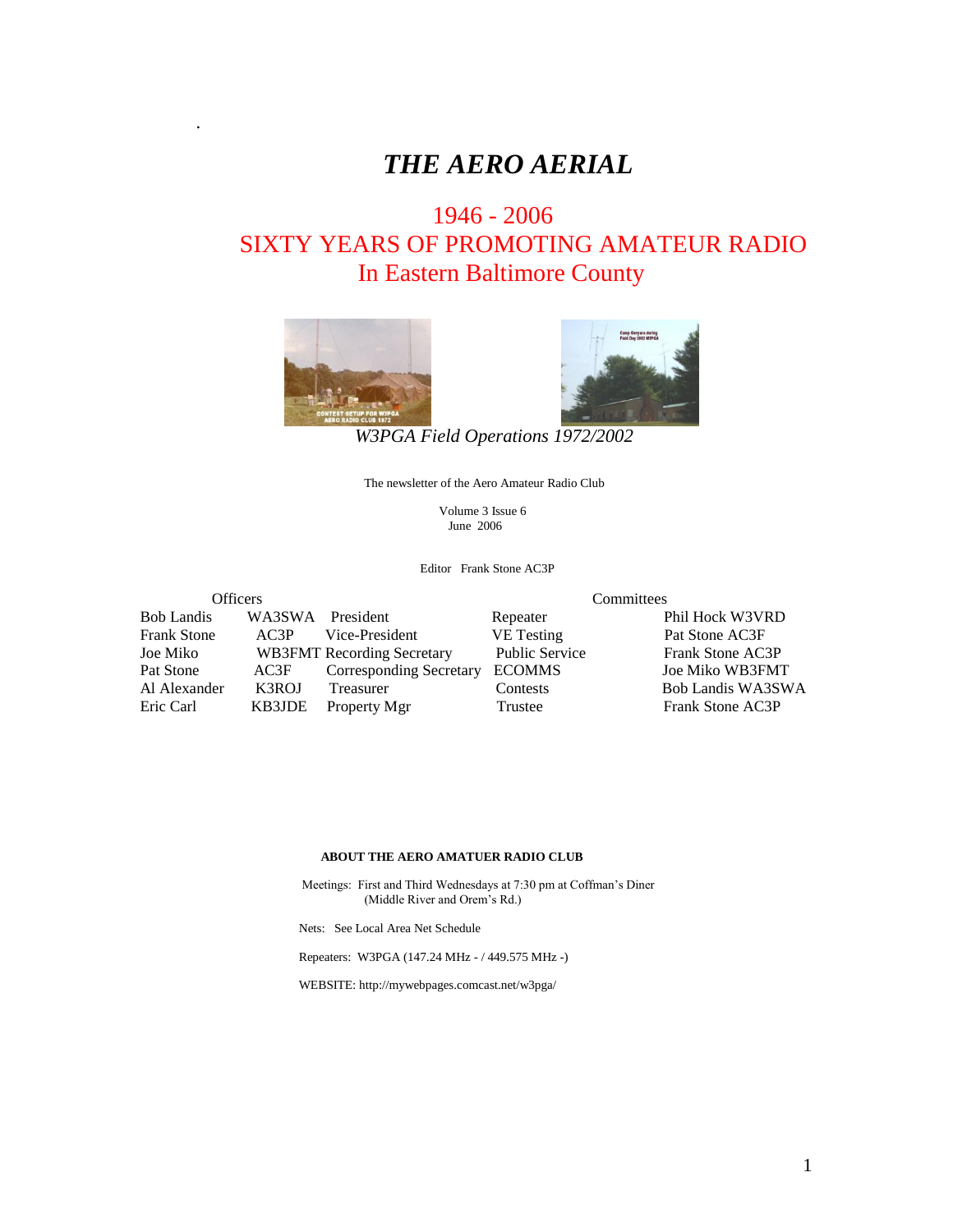# **Net Reports**

2 Meter Net: AC3F (NCS) KB3KRV K3ROJ AC3P KB3JDE AJ3X K3YGC WB3FMT KB3JVP 10 Meter Net: WB3FMT (NCS) AC3P KB3KRW W3JEH

#### **LOCAL AREA NETS**

| Day        | <b>Time</b>       | <b>Frequency (MHz) NET NAME</b> |                                   |  |  |
|------------|-------------------|---------------------------------|-----------------------------------|--|--|
| Daily      | $9 - 10$ am       | 147.03                          | <b>ORIOLE</b> Net                 |  |  |
| Daily      | $6 - 6:30$ pm     | 3.920                           | Maryland Emergency Phone Net      |  |  |
| Daily      | $6:30 - 7$ pm     | 146.670                         | <b>Baltimore Traffic Net</b>      |  |  |
| Daily      | 7 pm and 10 pm    | 3.643                           | Maryland/DC/Delaware Traffic Net  |  |  |
| $2nd$ Tues | $7:30 \text{ pm}$ | 146.670                         | <b>Baltimore County RACES Net</b> |  |  |
| $2nd$ Wed. | 8 pm              | 28.445                          | <b>AERO ARC Net</b>               |  |  |
| $4th$ Wed  | 8 pm              | 147.240                         | <b>AERO ARC Net</b>               |  |  |
| $5th$ Wed. | 8 pm              | 449.575                         | <b>AERO ARC Net</b>               |  |  |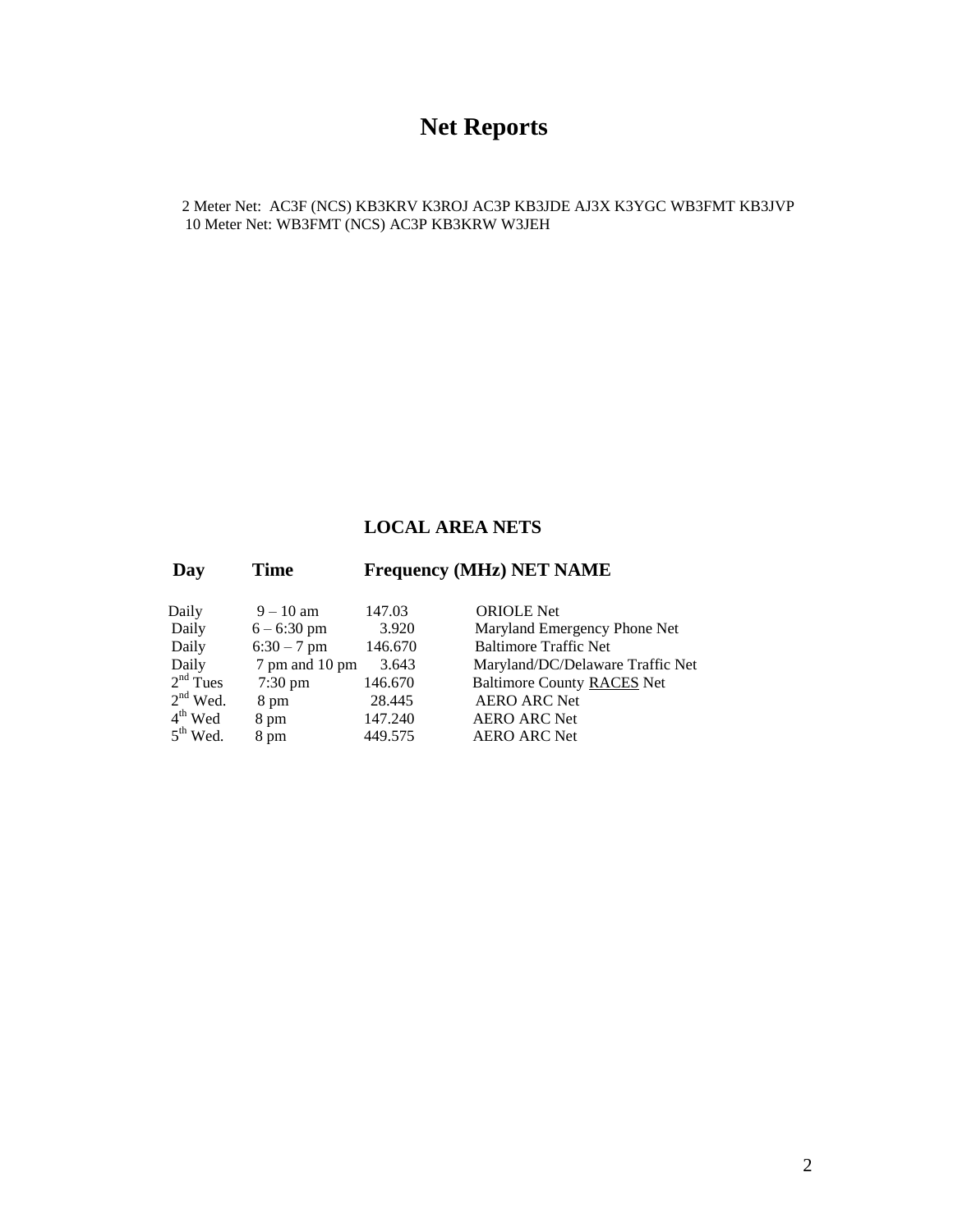### **Emergency Communications**



The new RACES program is underway with training classes and exercises. Eric, KB3JDE, Joe WB3FMT, and Frank AC3P have been installing and programming the radio stations at the hospitals.

Road Rescue '06 - Sunday June 4th

 The Co. is asking for 300 volunteers to help with this exercise. The volunteers are to assemble at the Woodlawn Sr. High School on Woodlawn Dr. at 7:00 am. The event is to start approximately 9:00 am. A call out for amateurs support will be issued when the county activates RACES. The call up will be by Phone, Pager, Radio and Computers. Operators will be given an assignment location and report and bring up that radio station and report to the EOC. All sites are supposed to participate including GBMC. In the case of GBMC the responding radio operators need to bring their own "Go Bag". They may have to run from Outside of the hospital.

#### **Public Service**

June 10-11 MS Bike Tour Salisbury, Md. Contact: [n3cva@hotmail.com](mailto:n3cva@hotmail.com) July 4 Parade Towson, Md Contact: [n3cva@hotmail.com](mailto:n3cva@hotmail.com)

### Station Activities

K3ROJ reports the tomato plants are ready. KB3JVP is studying the radiation patterns of rain gutter antennae. W3VRD is back out with the fleet. WB3FMT is studying the secrets of the NIMS 700 Code. Kenwood's new call AE3RO was worked by W3PGA.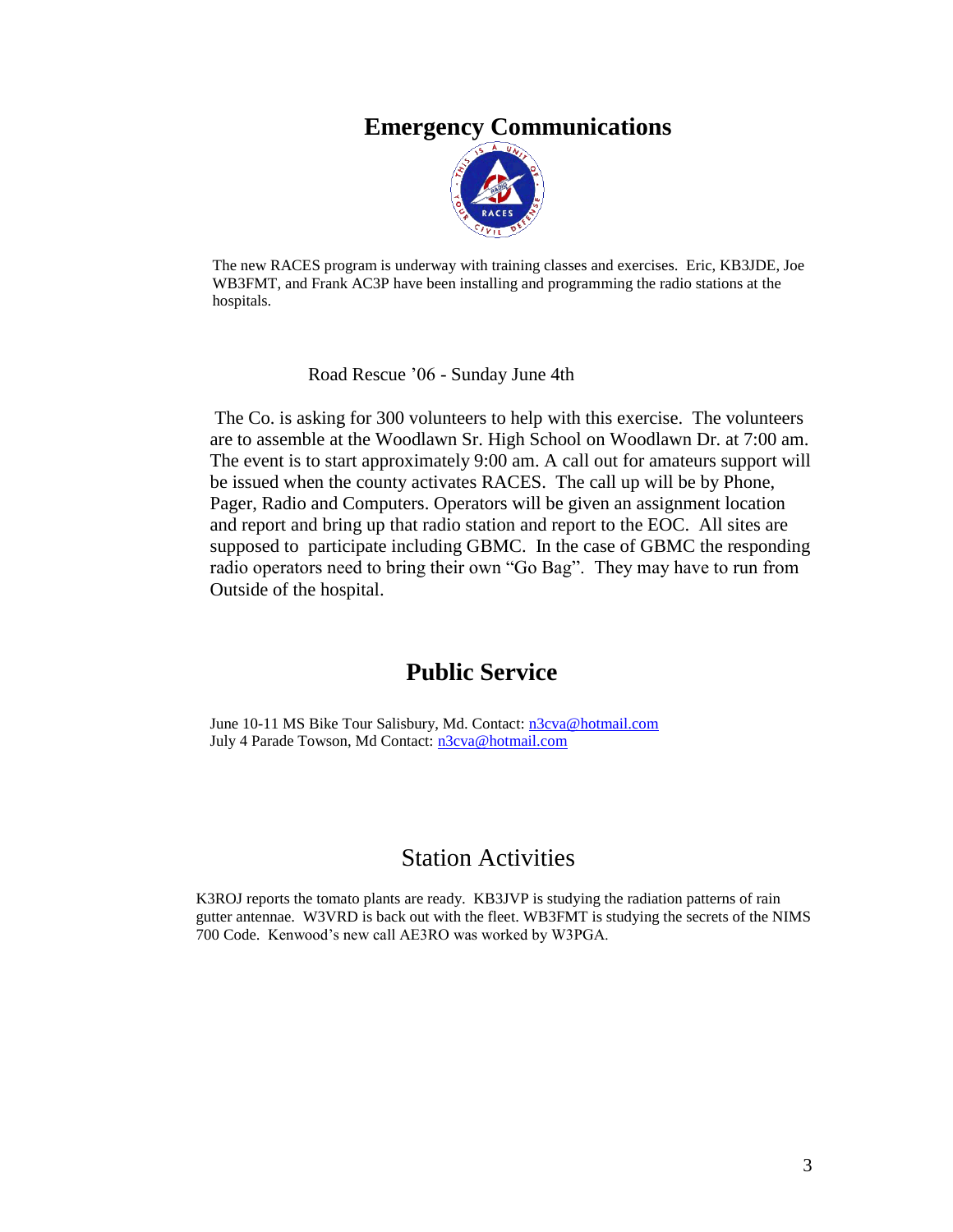# **Hart Island – a mini-DXpedition**

*By Frank Stone AC3P With photos by Al Alexander K3ROJ*



Many hams have at some time or another read about the great DX-peditions in "QST" or "CQ" magazines. The exploits of our fellow hams who plan for years to travel to exotic locales such as Clipperton or St. Peter and Paul Islands are legendary stuff. Some of us dream of going to a remote location and operating as the focal point of a huge pile-up on HF.

About October of 2005 a friend of mine pointed out the WEBSITE for a group called U.S. Islands On the Air. This group had cataloged the major islands in the USA and designated them by a number. The purpose of the group was to put as many island in the United States on the air as possible.

Upon looking through the list of islands in the State of Maryland, I noticed that one island in particular had not yet been activated, Hart Island.



#### *US Army Photo*

Hart Island is situated where Back River flows into the Chesapeake Bay. It is probably less than 5 miles by air from my home in Middle River, Md. In recent years it has been joined to nearby Miller Island by a shipping channel dredging project and is more commonly known as Hart-Miller Island. Although the Miller Island side is close to the public, the Hart Island portion is open and Maryland State Parks has about 10 campsites available on a first come first served basis as it is only accessible by boat. The State Parks website shows pictures of the park, an observation tower and even modern restroom facilities. All looked promising.

The wheels started turning.

The year 2006 is the 60<sup>th</sup> Anniversary of my local radio club, the Aero Amateur Radio Club. The AERO ARC started as a group of Glenn L Martin Aircraft Co. employees in 1946 and has been active in the local community all this time. It seemed a trip to an island in our own backyard was a great project for the club.

I presented the plan to go out to Hart-Miller with batteries, a dipole and ICOM 706 and put Hart Island on the air. Everyone liked the idea and took a decision to go before the park opened to the general public for the summer season.

At 8:30 in the morning on April 29, five members of our club assembled at Commodore Phil's (W3VRD) house with our gear to take the trip over to the island. It was a perfect morning, blue sky all around and the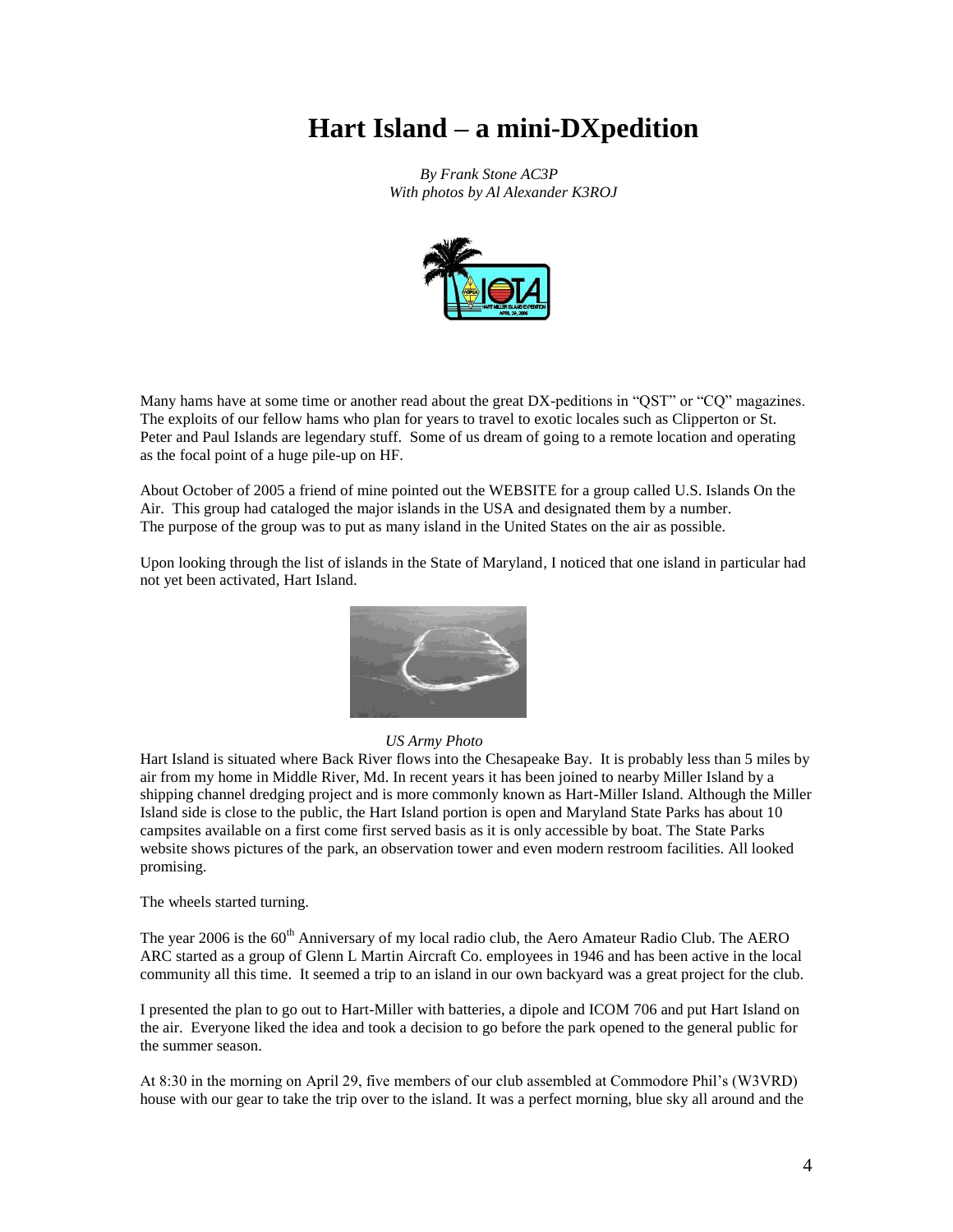river was fairly calm. Under Phil's direction, the crew tied off a small row boat need to haul people and equipment to his larger craft "Inn Hock".

As we left the dock a breeze began to pick up and the waves began to get choppy. When we got out into the open water some white caps were beginning to form. Fortunately the breeze didn't get any stronger and the trip was uneventful.



 *Hart Island from the Inn Hock*

We arrived at Hart Island at about 10 a.m. Commodore Phil set anchor about 100 yards off-shore. Then began the process of transferring equipment and personnel to the row boat. It took three trips but everything and everybody were ashore by 10:30.



*W3VRD marine mobile*

During the transfer process Bob and I assembled the fiberglass mast a 20 meter dipole into an inverted vee configuration on the beach. Once everyone was ashore the operating table was set up, antenna attached to the IC-706 and the power turned on. It was 11 a.m., an hour later than originally planned.



 *20 meter inverted vee*

Phil had remained on the Inn Hock to secure the craft but wanted a chance to work as a marine mobile, so W3VRD/mm was the first contact made by W3PGA/P from Hart Island. Of course there were 60db over S9 reports on both ends.

As usual, Murphy showed up for the event. When first getting on the air we noticed that the 706 wasn't putting out full power. Upon checking the SWR they found that the antenna which had previously shown a ratio of under 1.5:1 with an MFJ antenna analyzer was now at 3:1 on the 706 S.W.R meter. Additionally the battery drain by the 706 in transmit was greater than anticipated. Another trip to the boat would be needed to retrieve a car battery that was held in reserve.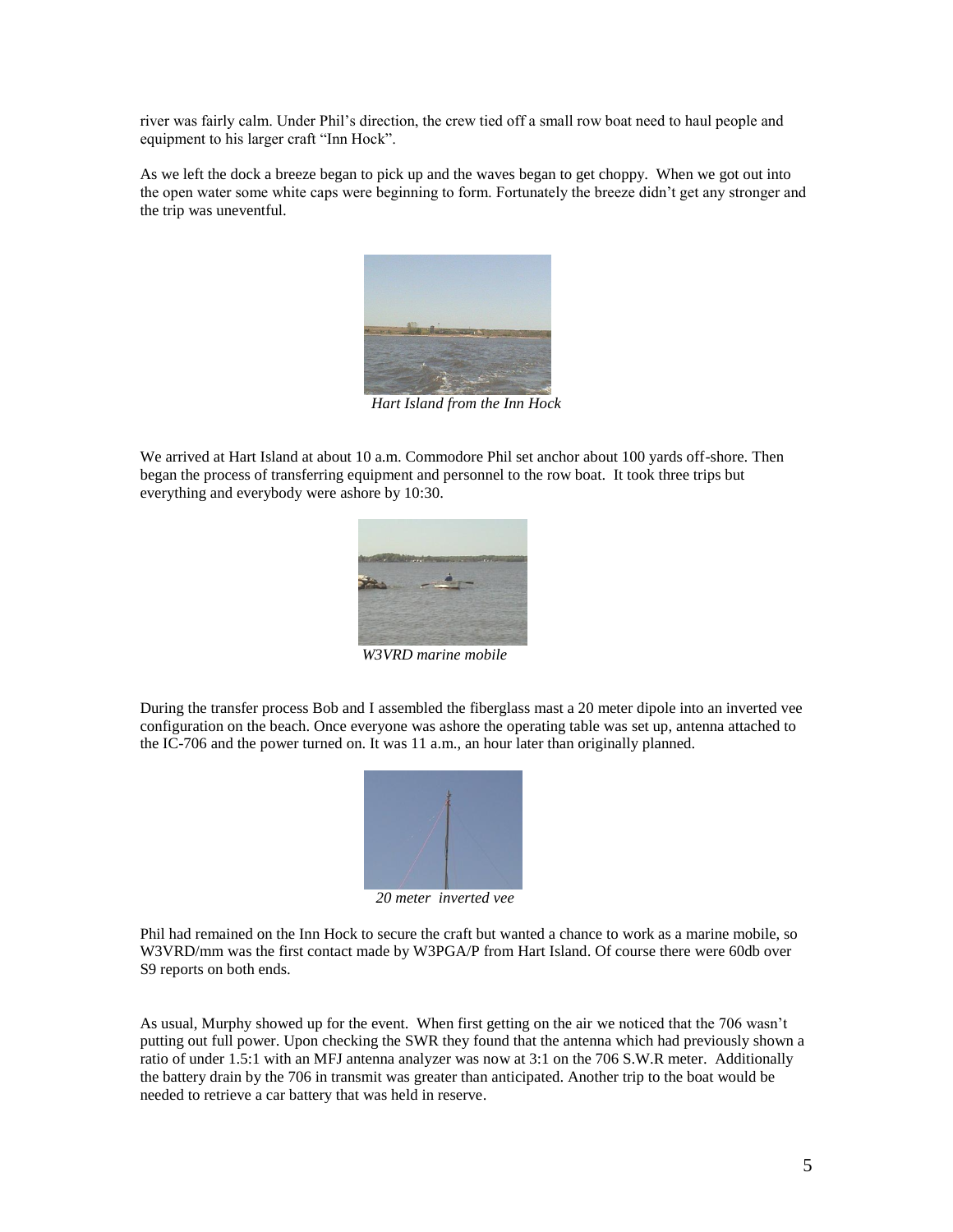

We kicked off the operation with CQs on 14.255 MHz. First to answer was K0BB/5 in Roswell New Mexico then stations in Florida and Kansas.



*AC3P and WA3SWA W3JEH*



After about an hour it was apparent the island operation wasn't generating any pile-ups so the team began moving up and down the 20 meter band looking for QSOs, at one point switching to CW to make contacts.

Who knew that there were contests going on that weekend and that there would be plenty of big guns out there to swamp the peanut whistle known as W3PGA/3.

But there is a plus side to contests. We were able to work a lot of Alabama stations during that QSO Party and a lot of Swiss stations participating in the Helvetia DX Contest.



*AC3P WA3SWA W3JEH W3VRD KB3KRV* 

Even at sunspot minimum W3PGA/3 Hart Island worked Germany, Estonia and Romania.

After four hours of operation, all the batteries were getting low so the expedition team called it a day. The antenna and mast were struck, the station dismantled and loaded into the row boat. During the time on the island the breeze and the waters had calmed. The Inn Hock pulled away with a tired crew and arrived back at Commodore Phil's pier.



*Mission Accomplished*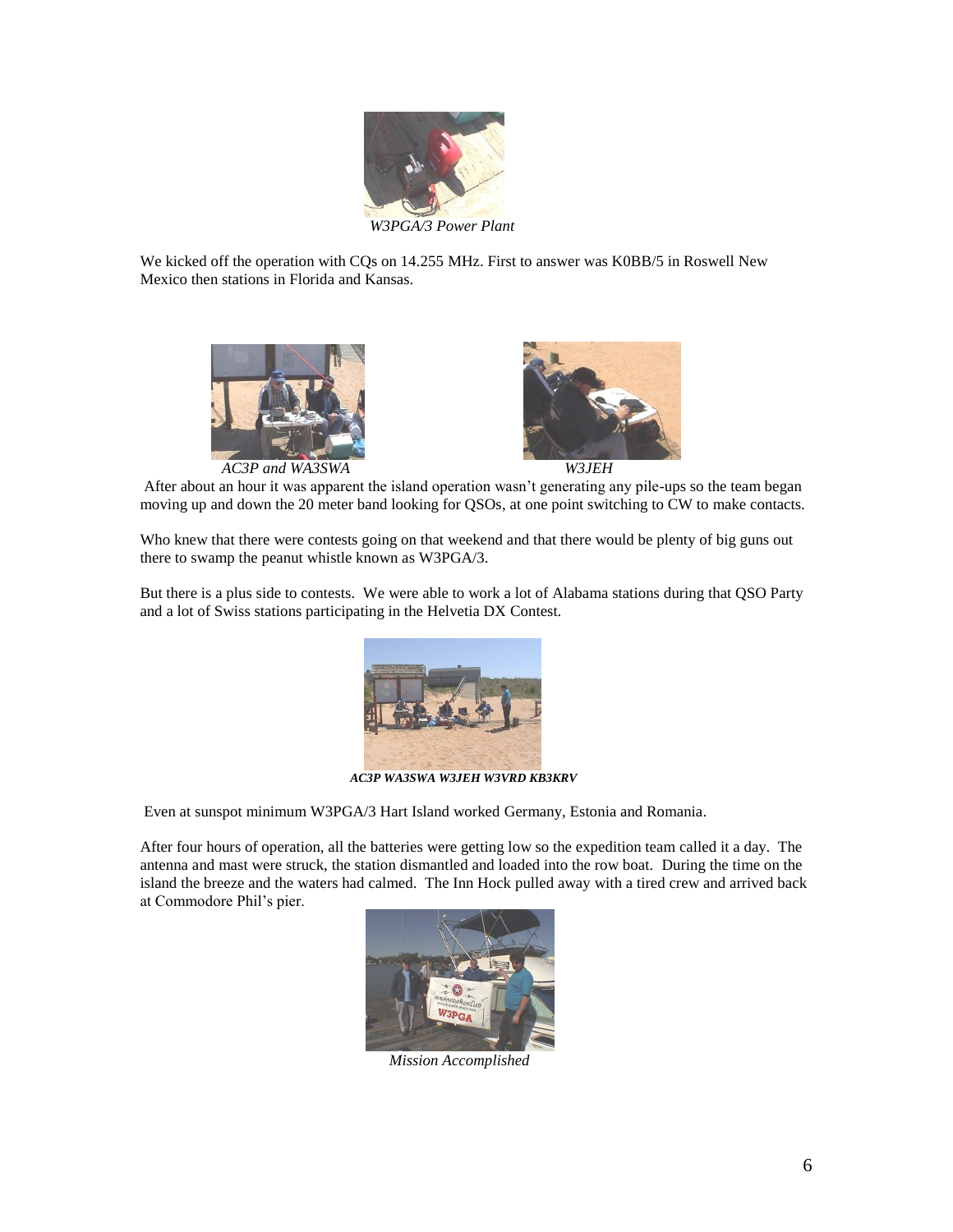## **Field Day 2006**



The Aero Amateur Radio Club and B.R.A.T.S. will be joining forces for the 2006 ARRL Field Day operation. The location is the same as in previous years, Camp Genyara near the Pennsylvania state line (see map). Field Day operation will start at 2pm, Saturday June  $24<sup>th</sup>$  and end at 2pm, Sunday June  $25<sup>th</sup>$ . We will be starting setup on Friday afternoon, the  $23<sup>rd</sup>$ , at approximately 3-4pm. Our objective is to have at least one station on the air Friday for casual QSOs and then complete setup on Saturday. The final station configuration has not yet been determined but there will be at least one hf voice transmitter, one hf cw transmitter, and one vhf/uhf multimode transmitter. We are also planning to have a G.O.T.A. station on the air.

The location is rustic. We have 2 large pavilions with picnic tables. One is used for the operating positions and the kitchen and the other is used for sleeping. There is a large field available for pitching tents, etc. You will need to supply your own food and drink. Electricity is supplied by generator.

For additional information, contact Bob Landis, WA3SWA. Email address is wa3swa (at) cavtel (dot) net.

AERO ARC / BRATS Field Day location - June 2006

From Baltimore, take I 83 North to Exit 36, Route 439 East.

Take 439 East approximately 1 mile to BOND RD.

Turn left onto BOND RD.

Take BOND RD. approximately  $1/2$  mile to a dirt road on the left. (If you come to a barn and farmhouse on the left, you have gone too far.)

Turn left onto the dirt road; follow it through the field and through a grove of tall pine trees. The pine trees have created a tunnel over the road. The Field Day site is at the end of the pine trees.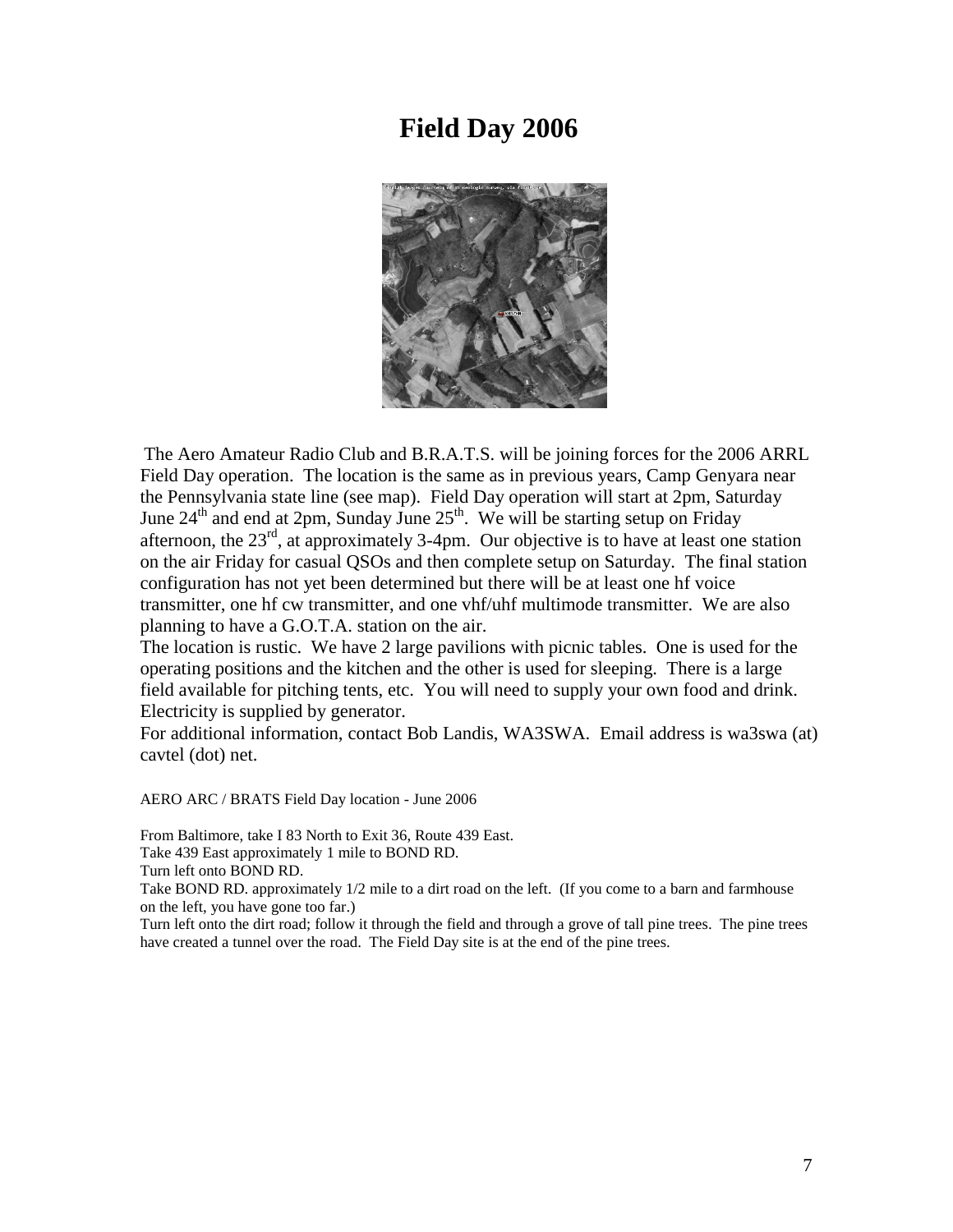